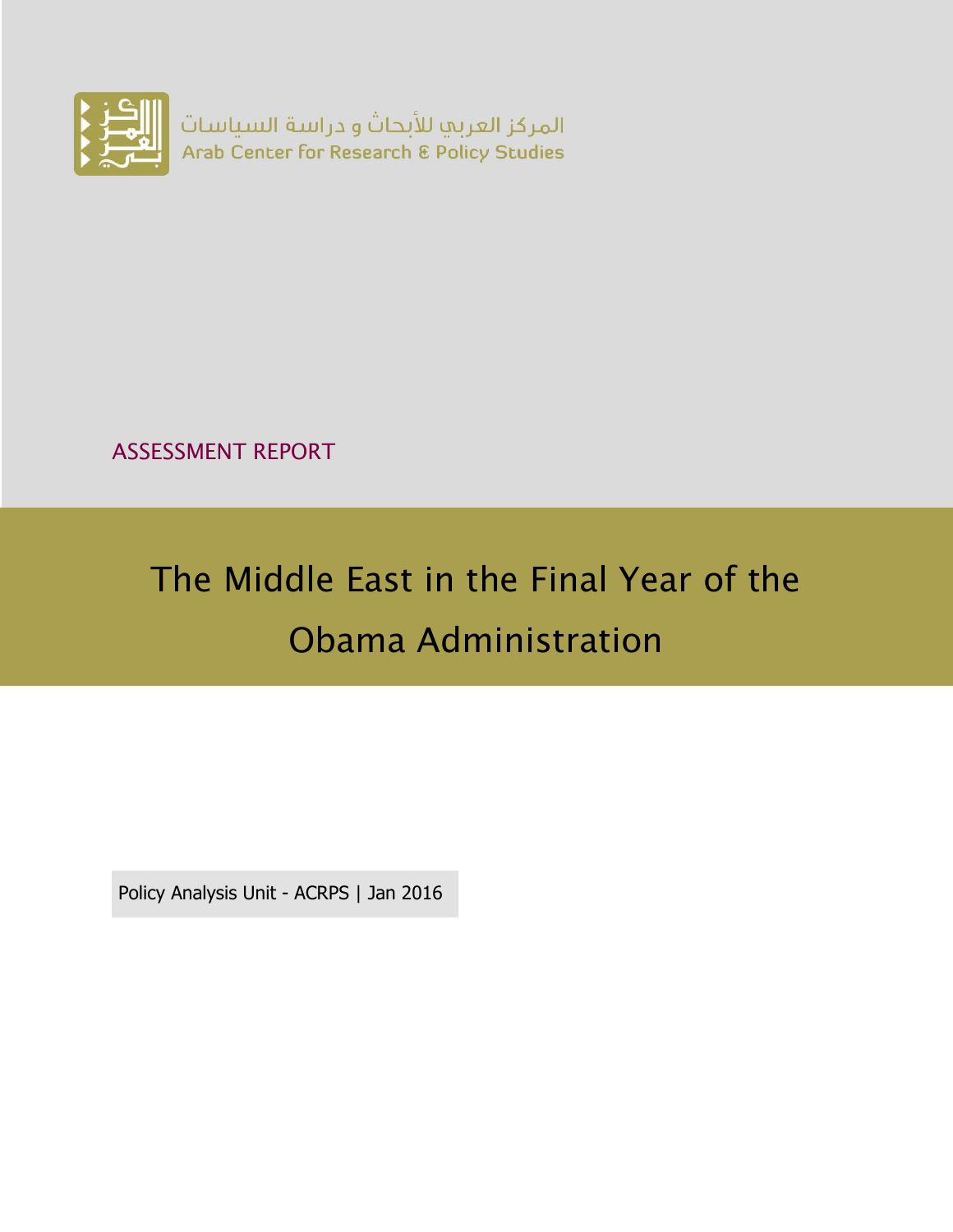The Middle East in the Final Year of the Obama Administration

Series: Assessment Report

Policy Analysis Unit – ACRPS | Jan 2016

\_\_\_\_\_\_\_\_\_\_\_\_\_\_\_\_\_\_\_\_\_\_\_\_\_\_\_\_

Copyright © 2016 Arab Center for Research and Policy Studies. All Rights Reserved.

The Arab Center for Research and Policy Studies is an independent research institute and think tank for the study of history and social sciences, with particular emphasis on the applied social sciences.

The Center's paramount concern is the advancement of Arab societies and states, their cooperation with one another and issues concerning the Arab nation in general. To that end, it seeks to examine and diagnose the situation in the Arab world - states and communities- to analyze social, economic and cultural policies and to provide political analysis, from an Arab perspective.

The Center publishes in both Arabic and English in order to make its work accessible to both Arab and non-Arab researchers.

#### **Arab Center for Research and Policy Studies**

PO Box 10277

Street No. 826, Zone 66

Doha, Qatar

Tel.: +974 44199777 | Fax: +974 44831651

[www.dohainstitute.org](file:///C:/Users/dena.qaddumi/Desktop/www.dohainstitute.org)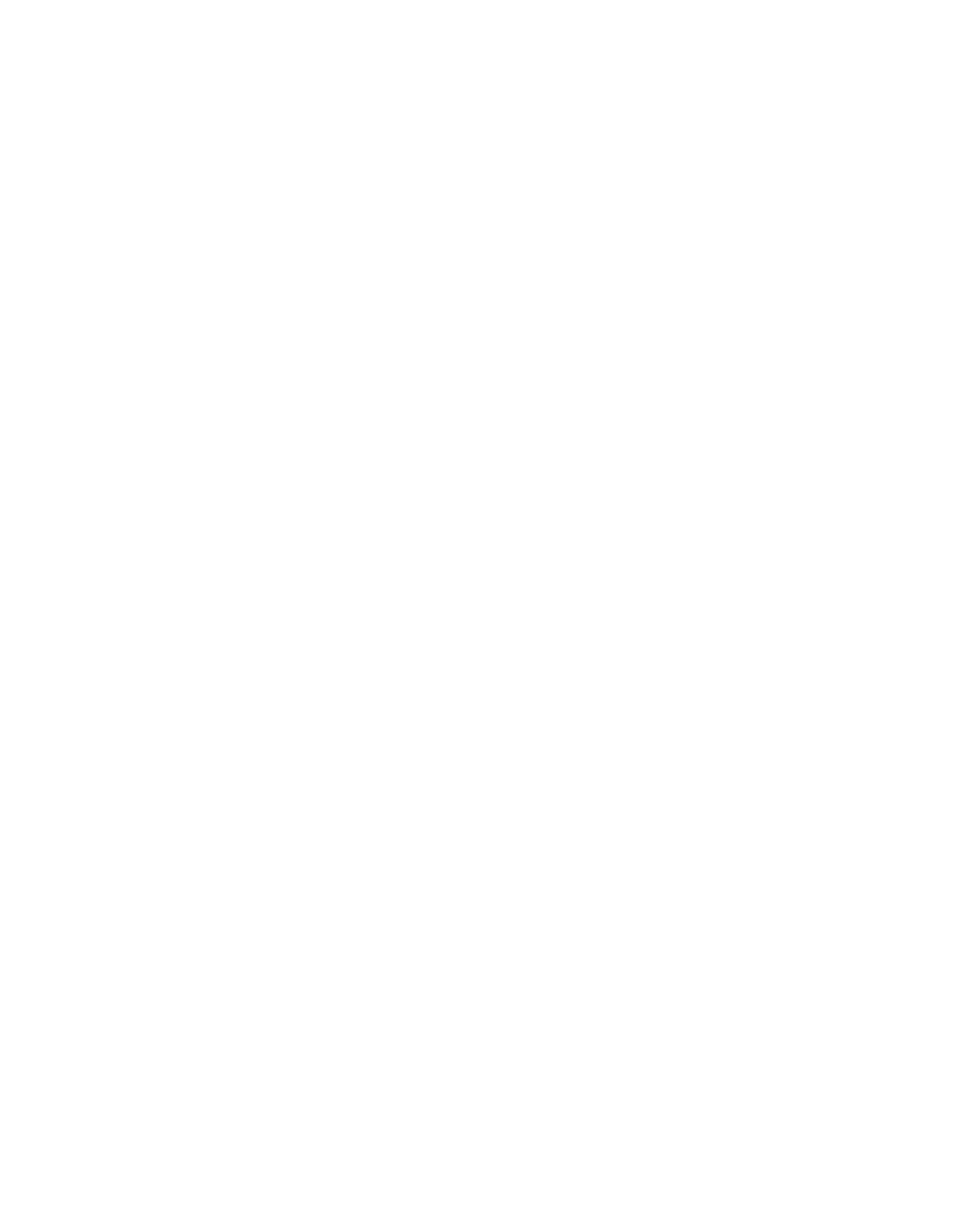# Table of Contents

| Introduction                                                                |                       |
|-----------------------------------------------------------------------------|-----------------------|
| Leadership without Involvement                                              |                       |
| US Foreign-Policy Priorities in the Middle East                             | $\mathbf{2}^{\prime}$ |
| 1. Fighting ISIL and al-Qaeda                                               | 3                     |
| 2. Finding a Solution to the Syria Crisis                                   | 4                     |
| 3. Confirmation of Iran's Implementation of the Joint Comprehensive Working |                       |
| Plan                                                                        | 5.                    |
| Conclusion                                                                  | 5.                    |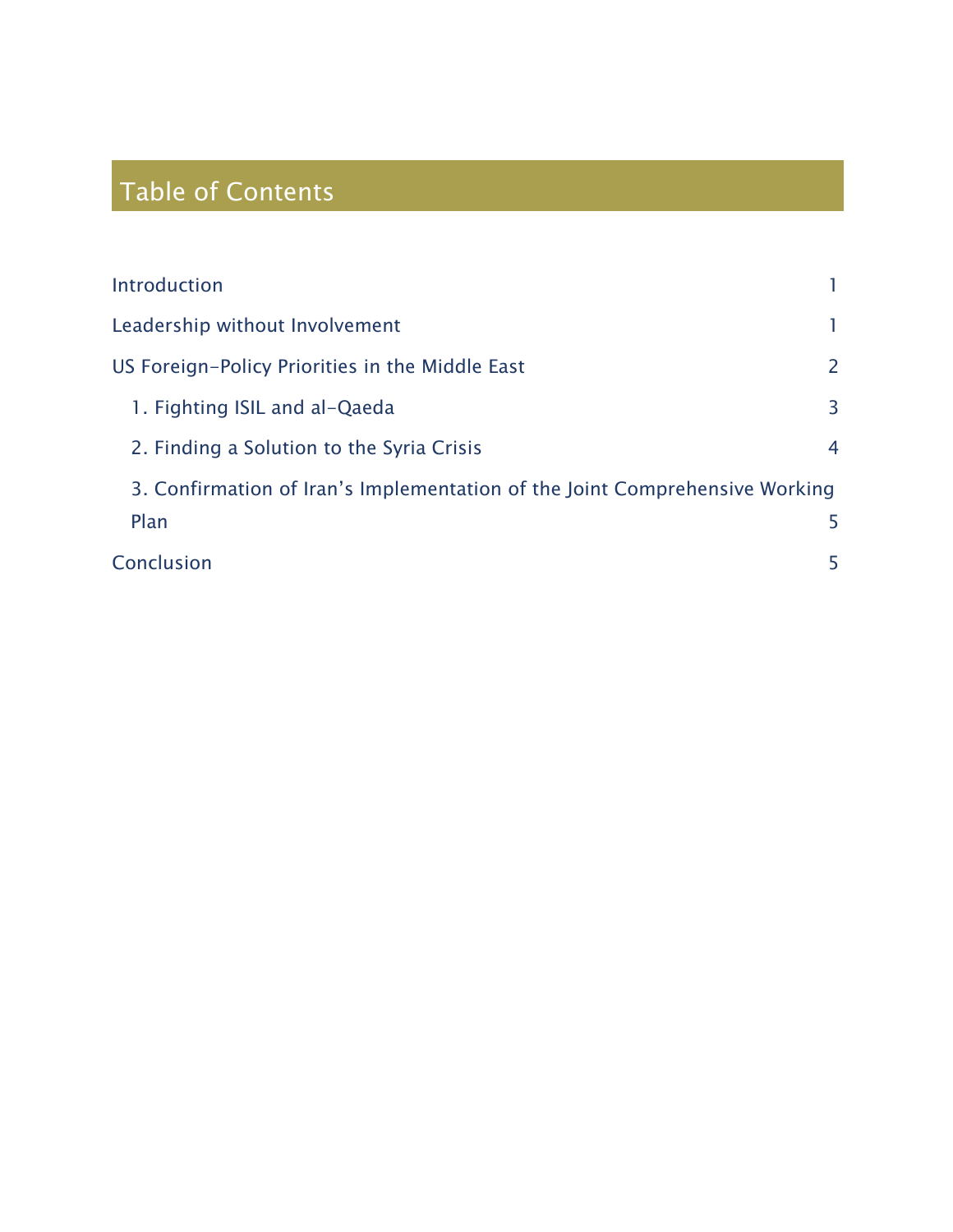#### <span id="page-4-0"></span>Introduction

 $\overline{a}$ 

In his recent State of the Union address to Congress, United States President Barack Obama outlined the features of his administration's foreign policy for its remaining year, and attempted to rebut the accusations of opponents at home and abroad that his administration had rolled back American power and influence around the world. For the critics, American leadership is waning as a result of Obama's timid international policy, which they have characterized as hesitant and failing. In his speech on January 12, 2016, Obama stressed that the US remains the top global power and would continue to be so, never relinquishing its leadership position to any other state. Obama praised what he deemed the foreign policy successes of his administration, particularly those of 2015, such as the nuclear agreement with Iran, the restoration of diplomatic relations with Cuba, the Climate Change Agreement, and Pacific Trade Agreement.<sup>1</sup> However, despite Secretary of State John Kerry's efforts in a speech to the National Defense University the following day to elaborate the administration's foreign policy for its final year,<sup>2</sup> there is still a widespread impression that lack of clarity and hesitation will remain the main characteristics of Obama's foreign policy until his last day in office.

### <span id="page-4-1"></span>Leadership without Involvement

In response to his critics, Obama stated that the main challenges for the US today are to keep the country safe and lead the world without becoming its policeman. He stressed that keeping the homeland "safe and strong" does not mean "isolating ourselves", but rather dealing with emerging challenges in a more effective and less costly fashion. He admitted that this is "a dangerous time", as the post-World War II order changes, and that the challenges facing the US and the world are rooted in the increase in "failing states", not the presence of "evil empires," or a decline in American power. Obama insisted that the US should avoid involvement in attempts at rebuilding every state that falls into crisis, saying: "That's not leadership; that's a recipe for quagmire, spilling American blood and treasure that ultimately will weaken us. It's the lesson of Vietnam; it's the lesson of Iraq -- and we should have learned it by now."

<sup>&</sup>lt;sup>1</sup> "Remarks of President Barack Obama–State of the Union Address As Delivered," The White House, Office of the Press Secretary, January 13, 2016, at: http://1.usa.gov/1P05B5F.

 $2$  Secretary of State John Kerry "Remarks on the United States Foreign Policy Agenda for 2016," at the National Defense University, U.S. Department of State, January 13, 2016, at: http://1.usa.gov/1OsV90S.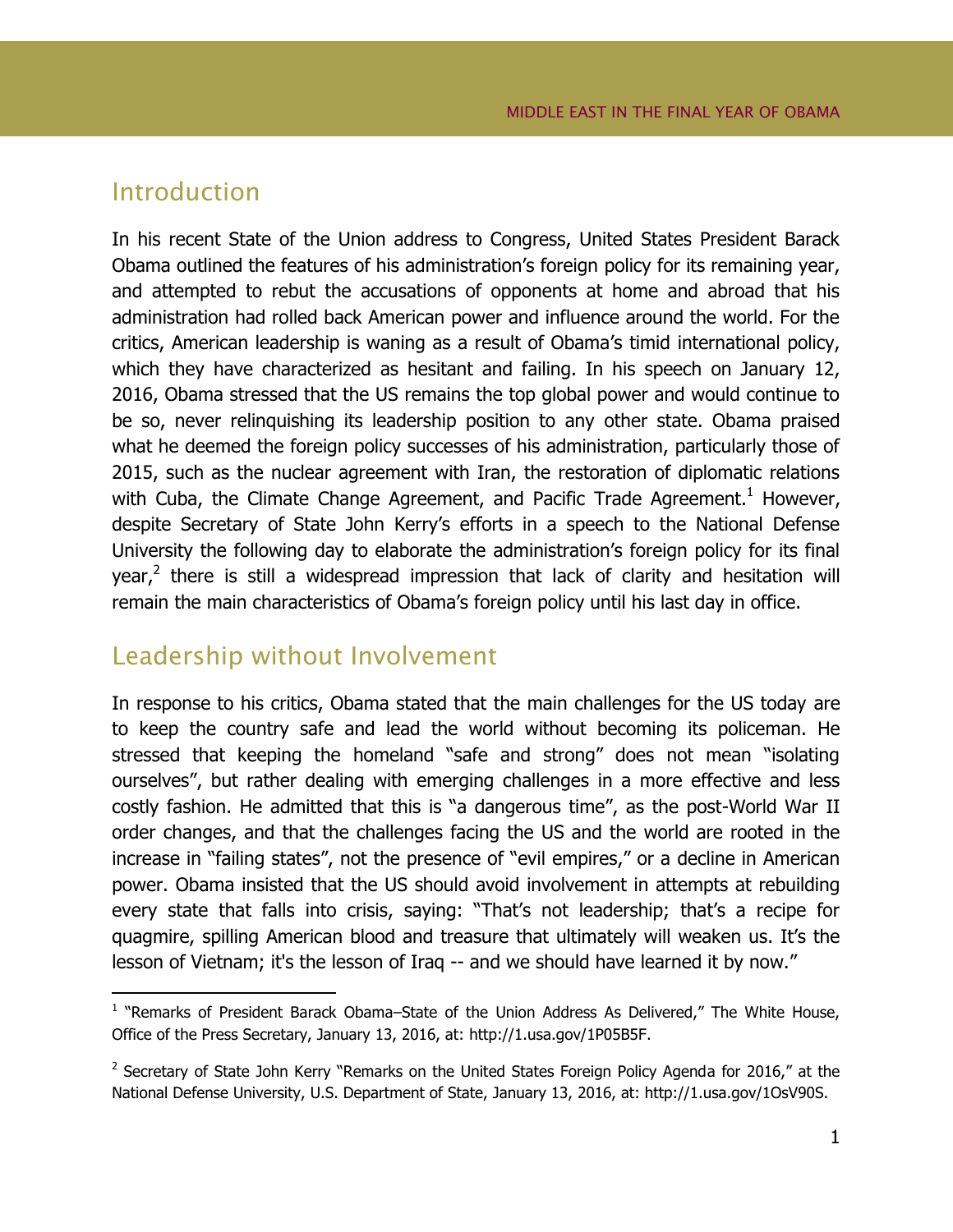The alternative to this direct projection of American power is its "wise application", defined by Obama as the "smarter approach" of a patient and disciplined strategy that utilizes all the elements of American power. This strategy is a reiteration of the Obama approach of the last seven years that "America will always act, alone if necessary, to protect our people and our allies; but on issues of global concern, we will mobilize the world to work with us, and make sure other countries pull their own weight." Obama gave a number of examples in this regard to affirm the success of a strategy which many see as a failure. In Syria, the US is "partnering" with local forces (meaning separatist Kurdish forces and the so-called 'moderate' Syrian forces), and leading an international coalition against the Islamic State in Iraq and the Levant (ISIL). In handling Iran, the US formed an international coalition that imposed harsh diplomatic and economic sanctions, ultimately resulting in the nuclear agreement. He also referenced the Trans-Pacific Trade Agreement, the Paris Climate Change Agreement, and American and international efforts to fight infectious diseases in Africa and elsewhere.<sup>3</sup>

Kerry, however, feels that "the demand for United States leadership … is as high as it has ever been," and rejects assessments that see the world as becoming more chaotic and unsettled as a result of any waning American role. He puts this impression down to the fact that conflict in the last century was between nation states governed by considerations of weapons, deterrence and profit-loss calculations; by contrast, today's threats, such as ISIL, give little heed to such considerations.<sup>4</sup> In this way, Kerry is continuing the approach of scaremongering and exaggerating the strength of ISIL, without setting out a real plan to confront it. This expresses the continued crisis in American discourse on the Middle East.

## <span id="page-5-0"></span>US Foreign-Policy Priorities in the Middle East

It was obvious that President Obama in the State of the Union was trying to exonerate himself and his administration from any responsibility for the chaos that has swept through the Middle East on his watch, when he stated, "The Middle East is going through a transformation that will play out for a generation, rooted in conflicts that date back millennia." This represents an official endorsement of the myth of a Sunni-Shia

 3 "Remarks of President Barack Obama."

<sup>&</sup>lt;sup>4</sup> "Secretary of State John Kerry."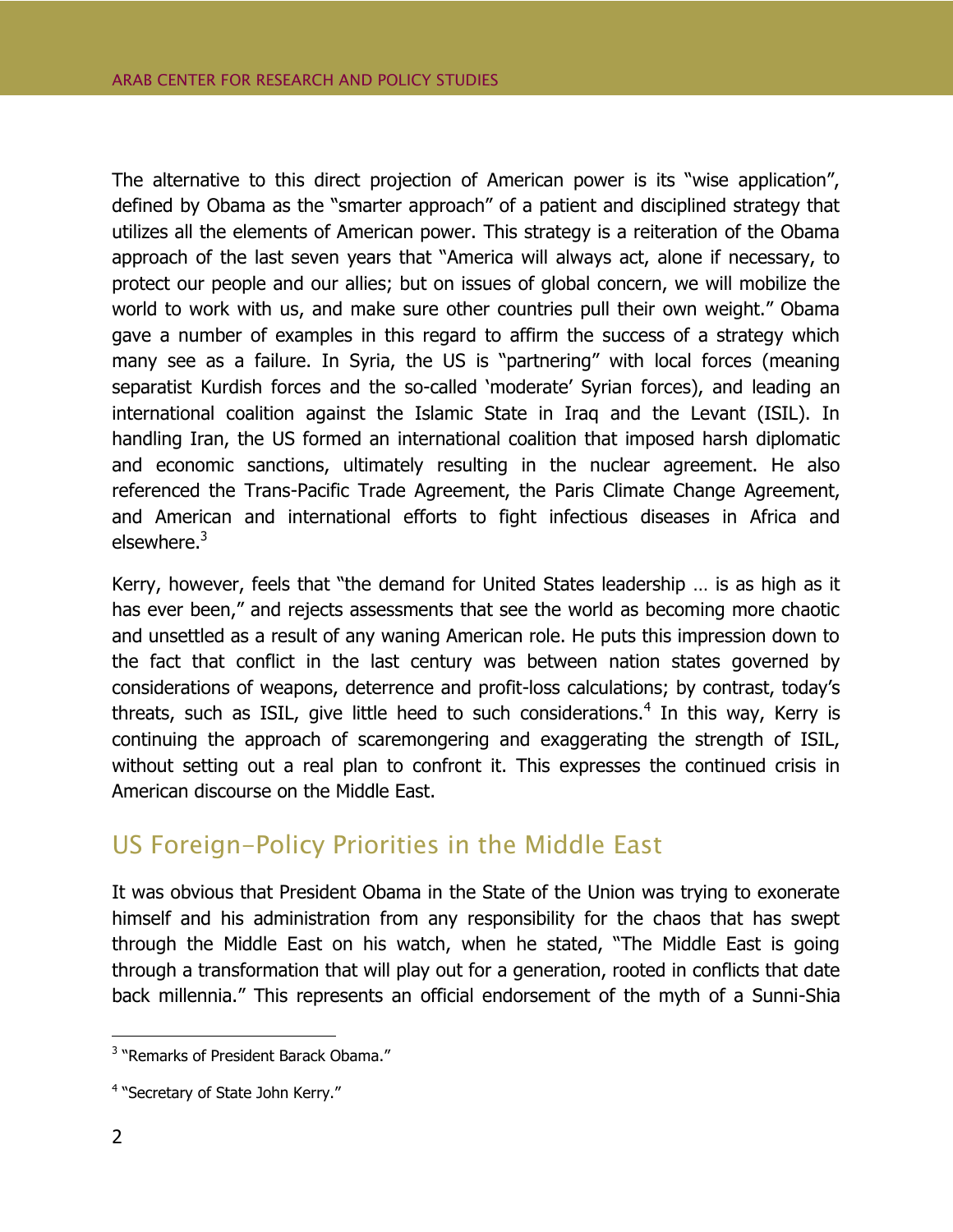conflict as lying at the heart of the matter, disregarding the fact that conflicts sodesignated only became fraught and violent after a George W. Bush-led US invaded Iraq in 2003, established sectarian power-sharing there, and left Iraq prey to Iran. If the Bush administration was directly responsible for this situation, his successor in the White House is not entirely blameless; the Obama administration remained a passive or complicit—observer of Iranian involvement in support for the Bashar Assad regime against his own people, backed Nouri al-Maliki as Iraqi prime minister in the face of elections results that favored Ayad Allawi, and turned a blind eye to al-Maliki's sectarian policies in Iraq and to the Houthis in Yemen, leading to heightened sectarian tensions in the region. Today, the US views Iran as part of the solution in Syria; according to Kerry, "[I]t is not to be missed by anybody here that even Iran put forward an important contribution to the dialogue in a peace plan that called for a unity government, constitutional reform, a ceasefire, and an election" in Syria.<sup>5</sup> In this way, Kerry has changed his position from support for the creation of a transitional governing authority to a national unity government in Syria, and Iran has become a part of the solution despite what it and its militias have been doing in Syria for five years.

In terms of US priorities in the Middle East during 2016, they can be identified according to Obama's and Kerry's speeches as follows:

#### <span id="page-6-0"></span>1. Fighting ISIL and al-Qaeda

For Obama, his administration's number one priority is "protecting the American people and going after terrorist networks," specifying al-Qaeda and ISIL. He cautioned against over-the-top claims that this is "World War III" and clarified that movements such as ISIL and al-Qaeda "pose an enormous danger to civilians; they have to be stopped. But they do not threaten our national existence."<sup>6</sup> According to Obama and Kerry, the US is undertaking this offensive through its leadership of a coalition of 65 states that is carrying out air strikes against ISIL strongholds in Iraq and Syria, working to cut its funding, targeting oil wells and facilities under its control, working to stop the flow of fighters, and training and arming Iraqi regular forces, the Kurds in Syria and Iraq, and the Syrian opposition to "degrad[e] and defeat[e] Daesh."<sup>7</sup> Kerry sees that the coalition

<sup>5</sup> Ibid.

 $\overline{a}$ 

<sup>6</sup> "Remarks of President Barack Obama."

<sup>&</sup>lt;sup>7</sup> "Secretary of State John Kerry."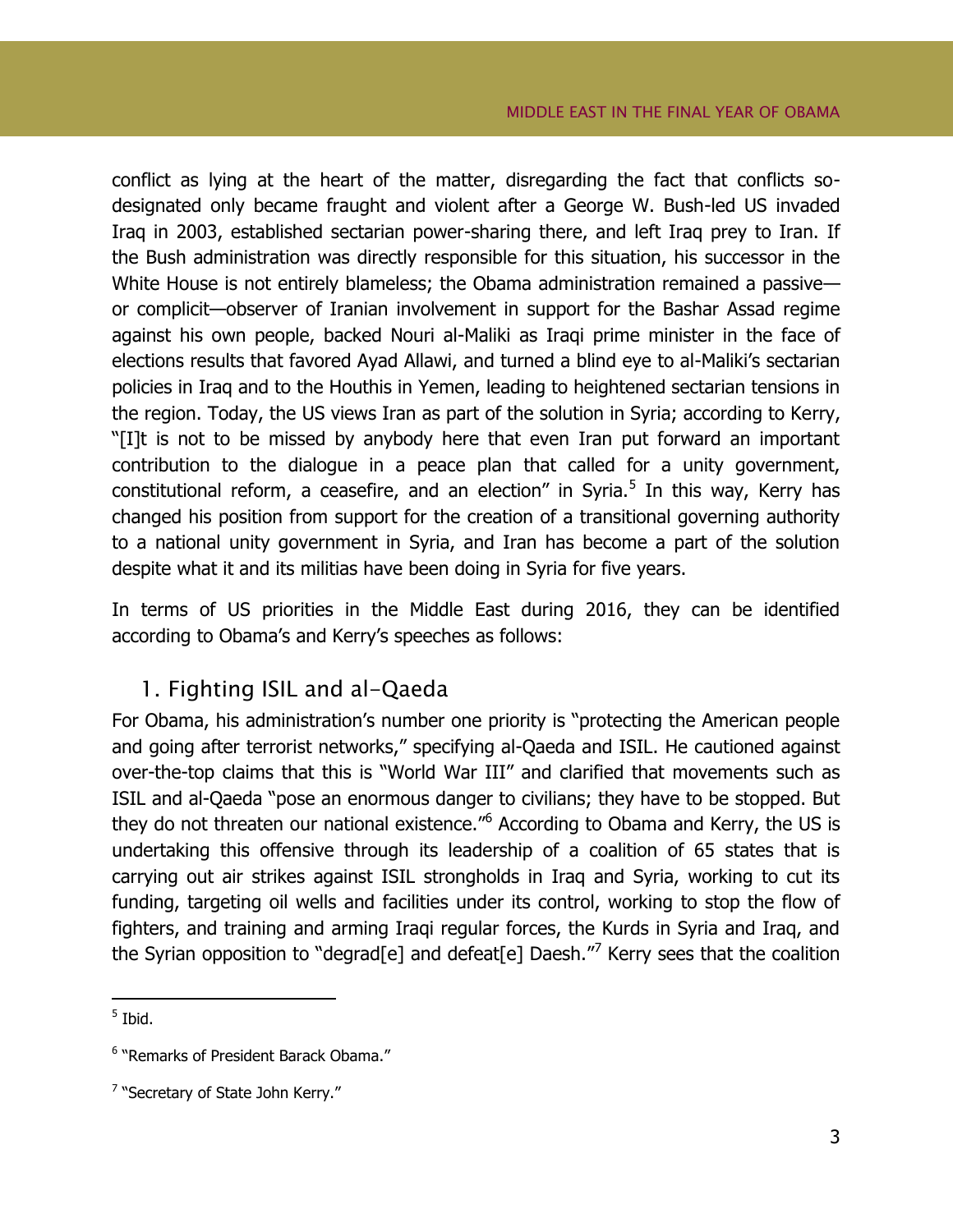is open to other states to join, and he singled out Russia, despite most assessments, including American ones, affirming that Moscow is concentrating its air raids against the Syrian opposition that the United States classes as "moderate" and "legitimate" (while refusing to provide it with weapons and warning its allies not to do so).

#### <span id="page-7-0"></span>2. Finding a Solution to the Syria Crisis

Although Obama only made three passing references to Syria in his speech, such as offering support to allied local forces on the ground in the war on ISIL, Kerry was more expansive on the subject, explaining that US strategy on Syria has three levels:

- $-$  Intensification of the military campaign against ISIL.
- Preventing ISIL from spreading to other states, such as Libya, by strengthening the defensive capabilities of allied states like Jordan and Lebanon to confront the threat, and by the effort to contain the refugee crisis in Syrian and Iraq.
- Defusing the crisis in Syria through an agreement over a political transition that preserves the cohesion and secularism of Syria, and "allows Sunni and Shia and Druze and Ismaili and Christians all to live together." Kerry held that this had been achieved by last November's Vienna Agreement between the members of the International Syria Support Group, which managed to persuade Saudi Arabia and Iran to sit down at the same table for the first time and agreed "to advance the political transition, to isolate the terrorists, and to help the Syrian people begin to rebuild their country."<sup>8</sup>

Nevertheless, and as a new indication of American hesitancy, haziness, and continuing decline, Kerry is now playing the role of Russia's Godfather by pressuring the Syrian opposition to rejig its negotiating team put together at the Riyadh conference to include elements and movements that meet Russian and Assad regime conditions. At the recent World Economic Forum in Davos, Switzerland, Kerry announced that the solution in Syria would only come about through agreeing a national unity government, and that the US, along with Iran and Russia, were convinced of this. Kerry's threat to the head of the High Commission for the negotiations at Riyadh on January 23 was revealed: "If

 $\overline{a}$ 

<sup>8</sup> Ibid.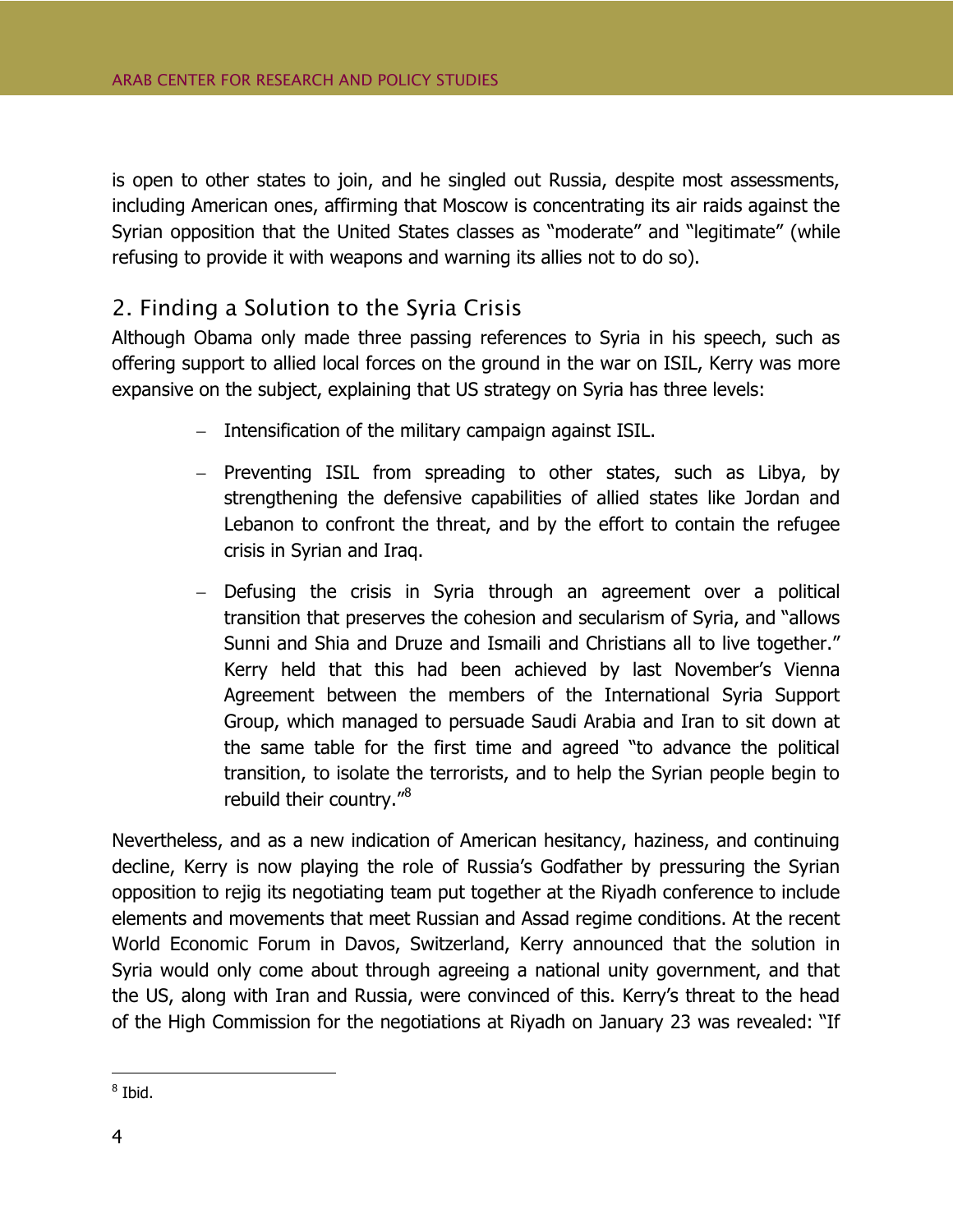the opposition do not go to Geneva (to negotiate with the regime) according to the conditions imposed on them, they will lose the support of their allies."<sup>9</sup>

#### <span id="page-8-0"></span>3. Confirmation of Iran's Implementation of the Joint Comprehensive

#### Working Plan

It is well known that the Obama administration considers the signing of the nuclear agreement with Iran in Vienna last summer as its prize foreign-policy achievement, and important for Obama's personal presidential legacy. Obama referenced this in this speech, "That's why we built a global coalition, with sanctions and principled diplomacy, to prevent a nuclear-armed Iran. And as we speak, Iran has rolled back its nuclear program, shipped out its uranium stockpile, and the world has avoided another war."<sup>10</sup> Kerry also referred to the issue in his speech, commending the Iranian move to decommission the Arak nuclear reactor, which was filled with concrete the following day (January 14, 2016).<sup>11</sup> The nuclear deal is undoubtedly a real achievement, but Obama and Kerry disregard Iran's other policies that are destabilizing the region, stoking sectarian tensions, and attempting to meddle with the security of the Arab Gulf states, as well as of Yemen, Iraq, Syria, and Lebanon.

# <span id="page-8-1"></span>Conclusion

 $\overline{a}$ 

In all probability, there will not be any major change to US foreign policy during the final year of the Obama administration, either on the level of strategy or in terms of the prevailing vision. However, some priorities in the Middle East have changed. The Obama administration no longer sees the removal of Assad as a condition for a transition agreement in Syria. At the same time, the Palestinian issue has all but fallen off the to-do list of a president who from his first day in office declared that the creation of a Palestinian state was at the top of his agenda. A hesitant America is willingly adapting to the changes in the balance of power on the ground.

<sup>&</sup>lt;sup>9</sup> "Syrian opposition rejects orders and criticizes American 'back-tracking'," Al Jazeera Net, January 24, 2016, at: http://bit.ly/1S2IvMy.

<sup>&</sup>lt;sup>10</sup> "Remarks of President Barack Obama."

 $11$  "Iran Fills Nuclear Reactor Core with Concrete, US Says," Voice of America, January 14, 2016, at: http://bit.ly/1RRIE3F.